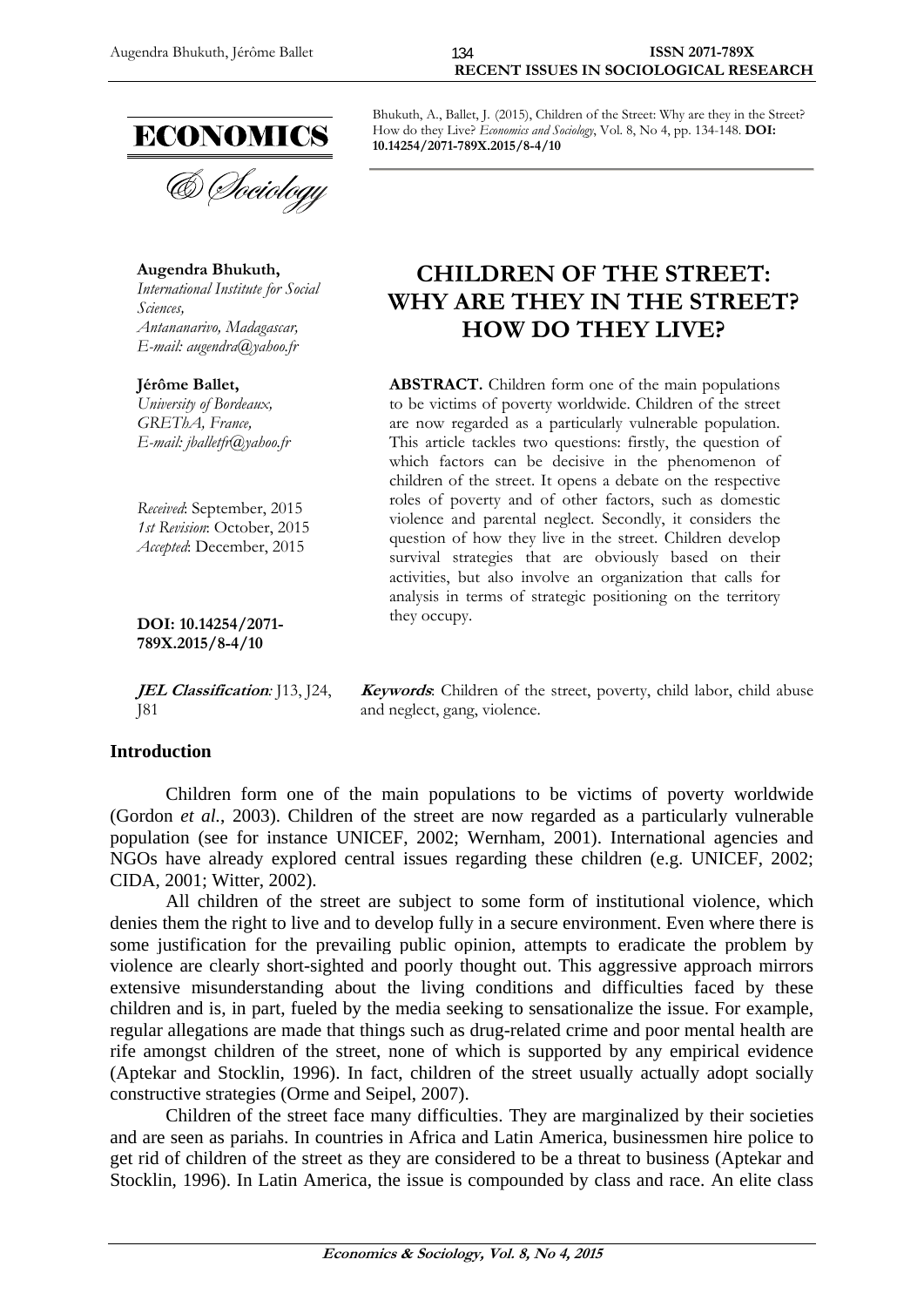with European origins produces no children of the street. Children of the street come either from the indigenous peoples or have African origins (Aptekar, 1994). Claims that the problem stems from poor or inadequate parenting may be made simply to justify police attacks on the basis of an attempt to instill respect for authority. In fact, it is more likely to polarize both the problems and the societies in which they are found.

With the goal to correct the sensationalist view on children of the street, this article provides an overview on two questions: why children live in the street; how they live.

The article is constructed as follows: in the first section we look at the definition and extent of the phenomenon. In the second section, we review the factors that directly promote the phenomenon. These factors are mainly of two types: poverty and neglect or violence within the family. From this standpoint it appears that a more detailed analysis of the interactions between these two categories has yet to be carried out. In the third section, we describe how children of the street survive. This mainly involves their organization into gangs on the territory they occupy. Finally, we conclude.

## **1. The definition of children of the street and issues related to measurement**

Throughout the substantial literature, terms such as street "children" and "youth" are used extensively. The expression "street children" is far from being an accurately defined category. Hall and Montgomerry (2000) state that these terms are not neutral, and are used as much to alert the public to the living conditions of such individuals as to describe their stages of life. However, the lack of precision of the term also makes it difficult to determine the exact extent of the problem.

## *1.1. Street children: distinguishing between children on the street, children at risk and children of the street*

According to UNICEF (1984), street children constitute a multifaceted phenomenon that can be divided into at least three categories: *children on the street, children at risk*, and *children of the street*. According to Lalor (1999), the category of children on the streets is made up of children working on the streets in order to survive. These children generally belong to a family, return home at night (Le Roux, 1996), and are under their parents' protection. It is household poverty that pushes these children onto the street. For instance, children on the street contribute up to 30% of household income (Rizzini and Lusk, 1995; ILO, 1996). This is the largest category of street children. The category of children at risk includes the urban poor who form a reservoir of street children. The last category, that of children of the street, is a multifaceted one, comprising several subcategories: abandoned, orphaned, and runaway children. Densley and Joss (2000) state that children of the streets regard the street as their home: it is the place where they live, where they work and develop bonds with other children of the streets. They view their family ties in a negative light.

These three categories are closely linked. The category of children on the street feeds into that of children at risk, which itself feeds into that of children of the street.

This categorization has sometimes been rejected in favor of others (see for instance Felsman, 1984; Cosgrove, 1990; Lusk, 1992), but these alternative categorizations quite often prove to be *ad hoc* and non-analytical (Glauser, 1990; Panter-Brick, 2000). Most analyses actually use distinctions that correspond to those proposed by UNICEF, even if the names of categories are often markedly different (see among others Ennew, 1994; Barker and Knaul, 1991; Consortium for Street Children, 1998; Raffaelli, 1999).

According to Lalor (1999), these distinctions shed light on the reasons that drive children to migrate onto the streets. Furthermore, Panter-Brick (2003) considers that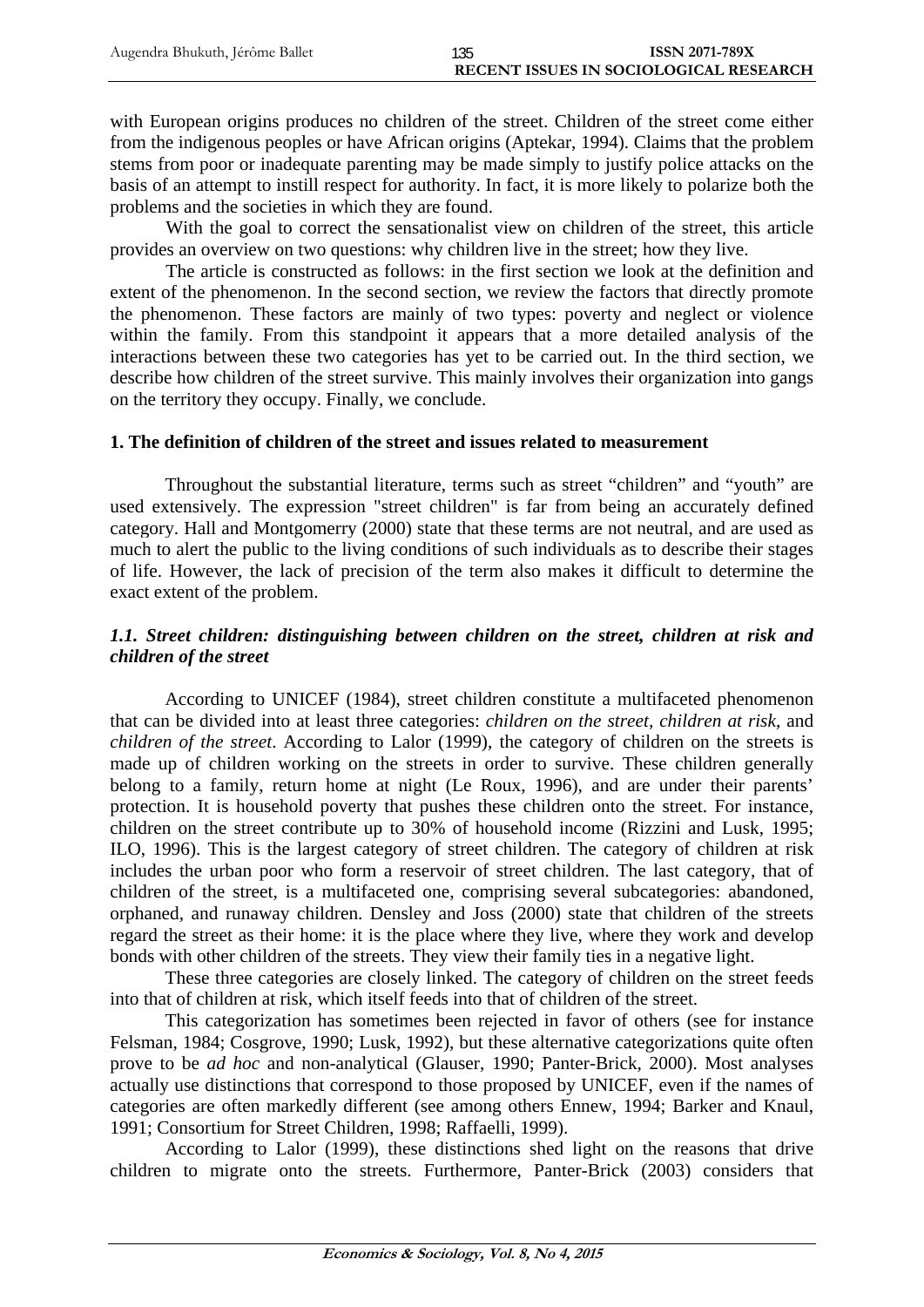classifying these children is useful as long as the categories are not perceived as discrete and homogeneous. The use of the term "street children" certainly poses problems, but few alternatives are available – apart from local terms – to refer to this particular group of children (Ennew, 2000; Panter-Brick, 2003).

## *1.2. The difficulty of assessing the number of children of the street*

Estimating the number of children of the street is very difficult for several reasons. Firstly, very broad estimations are used by international agencies (UNICEF mainly) to draw the attention of the general public and political decision-makers to their work. The calculations provided to demonstrate phenomenon are symbolic rather than the product of exact estimation (Ennew, 2000). Secondly, children on the street are also potentially "children at risk", and they can fall into the category of children of the street at any time. Children at risk who are on the street still have some irregular contact with their parents. They can return home when they want to. Thus, the way children can move "in" and "out" of the street makes it difficult to assess this category of children (See Gurgel *et al.*, 2004, for a discussion and illustration on Brazil). As long as the child remains within the household and works on street s/he is counted as child labor. Kombarakaran (2004) shows that in India, 43% of children of the children of the street have been on the street for approximately 3-4 years, and 42% of these children have spent between 5 and 9 years on the street. Just 15% of children of the street are "new comers". Thirdly, it is not easy to assess the phenomenon accurately insofar as children of the street are mobile, and move from one area to another in search of better survival opportunities, or because of public assaults (police, city people etc.) (see, among others, Young, 2004, for an illustration in Uganda; Morelle, 2006, on Cameroon).

As a matter of fact, some studies of street children conducted in Latin America (Rizzini and Lust, 1995), but also in Africa (Aderinto, 2000), reveal that the phenomenon of children of the streets is quite marginal, representing only  $1/10<sup>th</sup>$  of the total number of street children, whereas Densley and Joss (2000) state that they make up 20% of the total. However, even if only one tenth of street children live on the street permanently, as a minority they continue to constitute a considerable social challenge throughout the world.

# **2. The poverty hypothesis**

# 2.1. The hypothesis that poverty is the explanatory factor, and the confusion of different *categories*

As mentioned previously, the appellation "street children" encompasses quite a varied set of situations, the main feature of which is the link with the street. This common terminology has created some confusion in explaining apparently very similar phenomena. As far as children *on* the street are concerned, a tendency has emerged which regards the "economic poverty" hypothesis as the main explanatory factor. Such a tendency has developed all the more easily since children *on* the streets represent the vast majority of street children (Ebigbo, 2003; Taçon, 1992). The economic argument concerning children on the streets has thus been applied to the whole population of street children, establishing itself as the main explanation of the phenomenon (*e.g.* Olley, 2006; Aderinto, 2000; Alexandrescu, 1996; Rizzini and Lusk, 1995; Peacock, 1994). Children *of* the streets are then equated with children *on* the streets, and the other categories are not taken into account properly.

The role of economic poverty has been discussed on numerous occasions. Blanc (1994) stresses, for example, that although "material poverty" (material poverty is defined as income poverty) encourages the phenomenon of street-working children, they do not all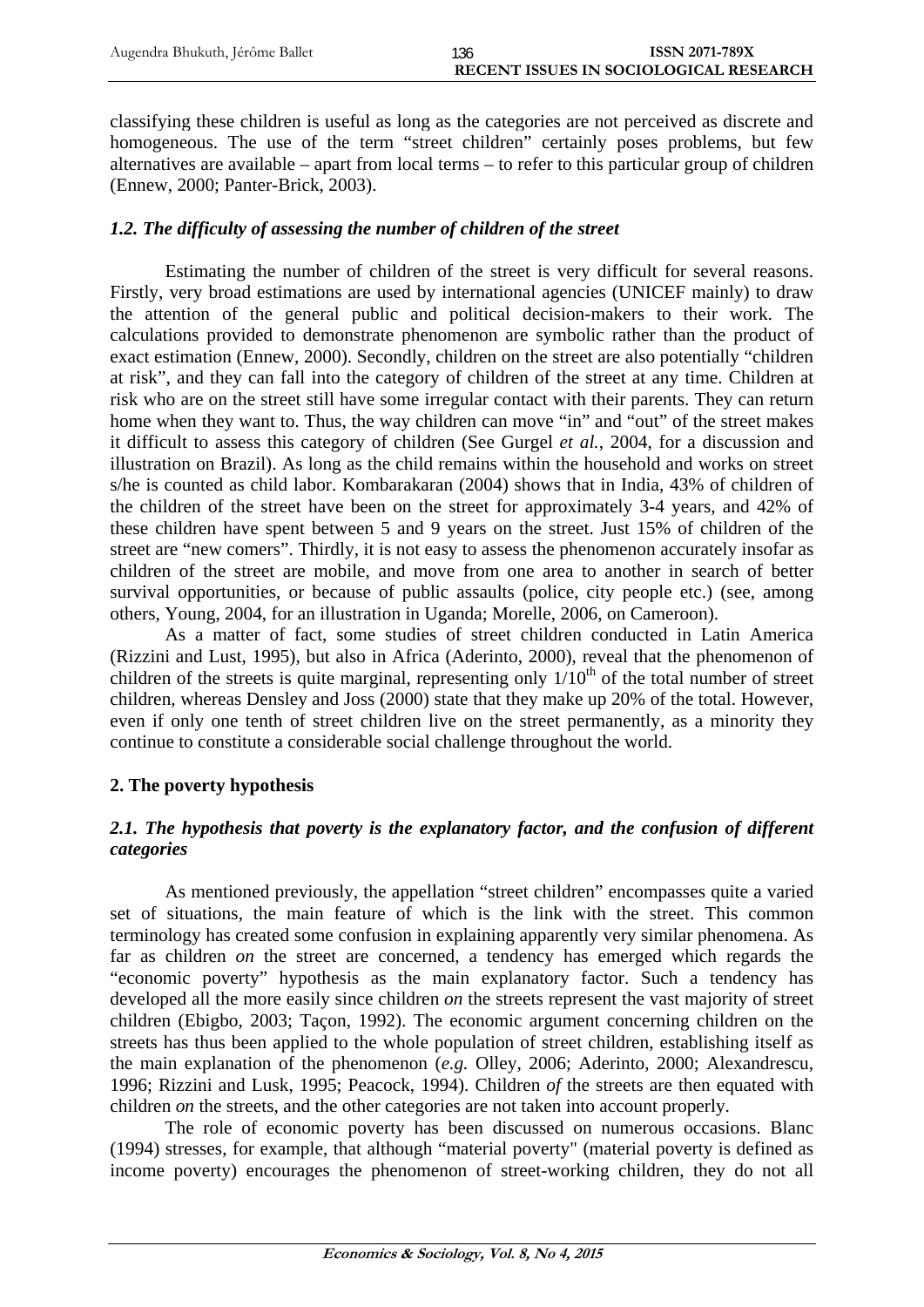become street-living children for all that. However, the interactions between these categories suggest that, without providing a complete explanation, poverty could well influence children's vulnerability to become children of the street. In other words, poverty feeds into the category of children at risk, some of whom will go on to become children of the street.

Understanding what underlies the transition from one category to the other is therefore a major requirement for effective public intervention. Two main explanations are usually given (Aptekar, 1994): the hypothesis of poverty and that of aberrant families. These two hypotheses explain why children decide to leave the family home. We should note from the outset that unlike the definition of children of the street (see the first section), this category leaves out abandoned and orphaned children. Ignoring these two sub-categories of children does however cause some problems as they also feed into the children of the streets, and by definition form part of this category. What it sets out to do is to find out why children decide to leave their family of their own volition. By definition, children who have been abandoned and orphans do not have any such choice.

## *2.2. The poverty hypothesis once again*

Children migrate onto the streets on their own initiative as a result of their unsatisfactory living conditions at home (Felsman, 1989; Lucchini, 1996). For instance, a study conducted in Nigeria insists on the fact that children deliberately leave their homes to earn a living when their parents are unable to feed them in a decent manner (Aderinto, 2000). Hunger then becomes a reason for leaving home. Leaving the household becomes a rational decision that children take to ensure their well-being. According to Aptekar (1988), in Colombia 48% of street children left their homes for financial reasons. Many other studies have confirmed the role of economic poverty in the phenomenon of the migration of children onto the streets (for instance and among others, Olley, 2006, on Nigeria; Hecht, 1998, on Brazil; Alexandrescu, 1996, on Rumania; Rizzini and Lusk, 1995, on Latin America; Peacock, 1994, on Africa).

Poverty is a decisive factor, but children of the street are also very likely to come from big households. In Aracaju, Brazil, the average size of a household is six family members. This means that when a household is facing poverty, some children take the decision to work to bring in money. As the child begins to earn, particularly on the street, elements of that lifestyle become cumulative and coupled with the child's feelings that s/he does not want to be a burden on the family, step by step the child takes the decision to leave the family home to settle in the street. Their decision to abandon their household is a rational one taken both to preserve household harmony, and also to allow the child to be more independent, to live his or her own life (Aptekar, 1989a). These children of the street have not completely broken off all contact with their households; they often send money to their parents (Aptekar and Stoplin, 1996), and return home to visit their parents, albeit irregularly. The difficulty is that the longer they stay on the street and adopt a lifestyle that commonly includes becoming addicted to drugs, the harder it becomes to earn the money they need to support themselves. This adds to their feelings of shame, so that any return home becomes less likely, and eventually the streets become their permanent home.

De Boeck (1999) for instance, points out in the case of the Democratic Republic of Congo, the phenomenon of the massive migration of teenagers into the Angolan province of Lunda Norte seeking wealth from the manna of diamonds. Some of them do indeed return with considerable economic power, and this results in an unprecedented generation divide; some of these teenagers return with far more money than their parents. Others, who have been less lucky, end up in the street.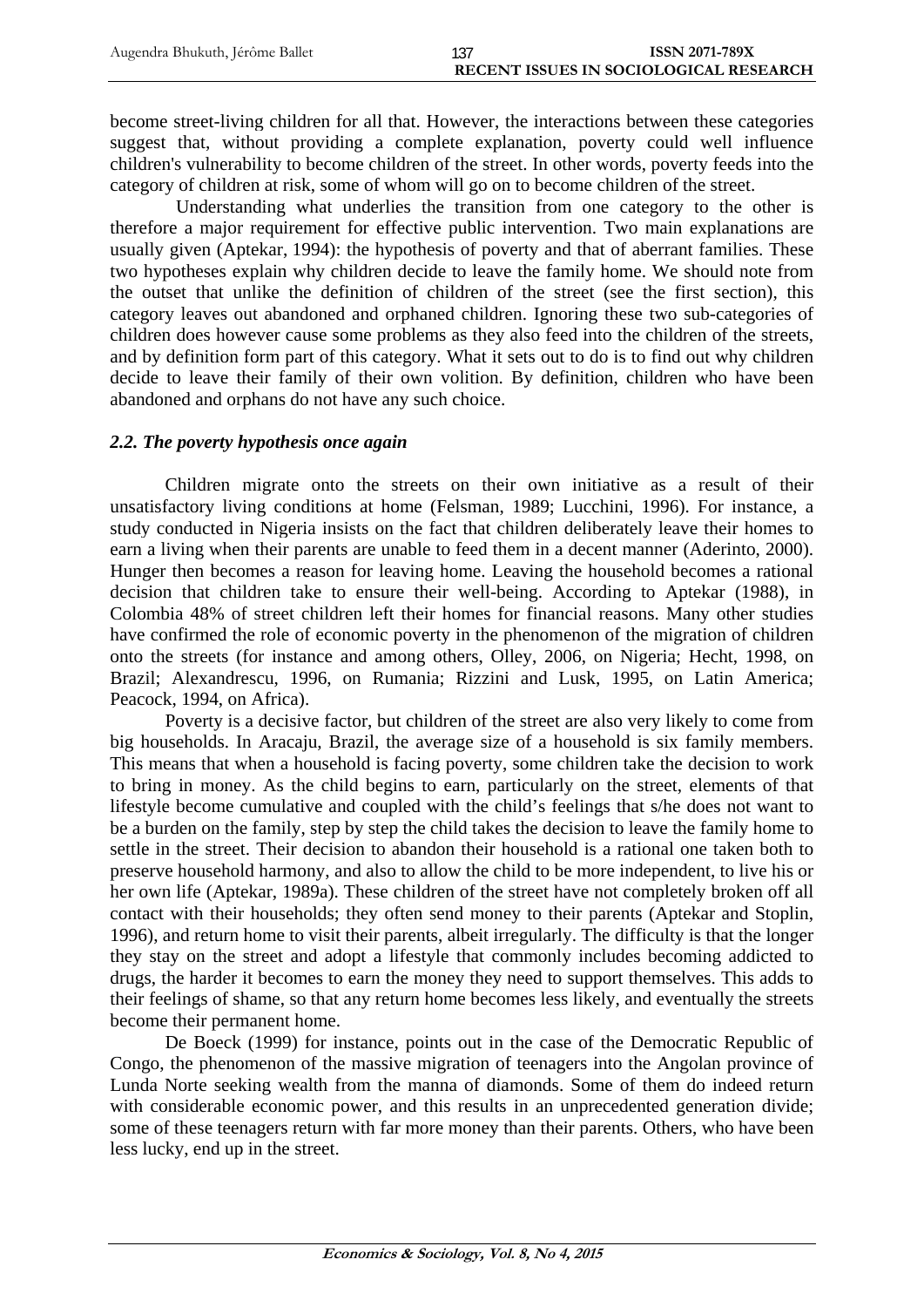Meanwhile, poverty alone is not enough to explain the phenomenon of children of the street, and many studies have pointed out that neglect and abuse of children also need to be taken into account. For instance, Aptekar (1989b) points out that in the case of Colombia although a not insignificant proportion of children run away from the family home for financial reasons (48%), others migrate onto the streets as a result of domestic violence.

## *2.3. Abuse and neglect*

In the opinion of Lalor (1999), the main factor that drives children to leave their home is child abuse and neglect, following family disintegration, the parents' separation or divorce, the death of a parent, or remarriage (see also Martins, 1996; Swart-Kruger and Donald, 1996; Bibas, 1998). After the remarriage of a parent, children are frequently abused and forced to leave the house by the stepfather or mother. By abuse we mean rows, underfeeding, overwork, nagging and physical beating.

According to a study conducted in Egypt by UNICEF (2000) in the cities of Cairo and Alexandria, 62% of the children interviewed said they had left their family home because of parental neglect, lack of supervision and affection. 82% of these children also said that the immediate reason for their being on the streets was child abuse whether by family or at work. They were forced to leave home because they were not accepted by their family, particularly in the case of non-biological children.

Single-parent families are therefore more likely to produce children of the street, particularly if these families are also poor. In Acaruja, Brazil, 46% of the households are headed by a single female (with only 7% headed by a single male) (Abdelgalil *et al.*, 2004). In many cases families are broken up as a result of events such as death (HIV/AIDS), separation or divorce (Matchilda, 1999; Lalor, 1999; Aderinto, 2000) and by war (Veal and Dona, 2003). Children from these households are often seen as having some connection with street life, because the single surviving parent has no time for childcare. Logically, children who spend a lot of time on the street, and who become familiar with the vagaries of street life, can become attracted to it as a way of life. The pattern becomes progressive, as adults who have been working since their early childhood appear to accept that their children may in turn take to the street (Abdelgalil *et al.*, 2004). This lack of care can have emotional and psychological effects, facilitating running away from home (Oliviera Ribeiro and Trench Ciampone, 2001).

Belonging to a one-parent family makes children more vulnerable, and likely to become children of the street, but in contrast, some studies reveal that some children of the street come from families with two parents. Ballet (2006) highlights, for example, in the case of Mauritania, that the children of the street come from united families (two parents) as often as from one-parent families. In both cases, the parents are away from home for most of the time, and the children are neglected. Worse still, in some cases, the children are chained up while the parents are away to stop them running away. Obviously, as soon as their chains are removed, these children run away from home.

Some cultural practices also increase the risk of abuse and neglect. For instance, in sub-Saharan societies, the adults, especially the fathers, exercise all the power (political, domestic and financial). The eldest son has to wait until his father's death to enjoy any advantages. In these societies, the relationship between children (juveniles) and adults is a factor that drives children to run away from home (Marguerat, 1999). The eldest child is educated with a view to becoming a future responsible family head and this education is very severe. Furthermore, child fosterage is frequent as, in some cases, fathers do not tolerate the presence of an older boy in the household, viewing him as a potential threat to their parental authority (Vandermesch, 1999). Some children will not put up with this situation, and decide to leave home in order to live their own life.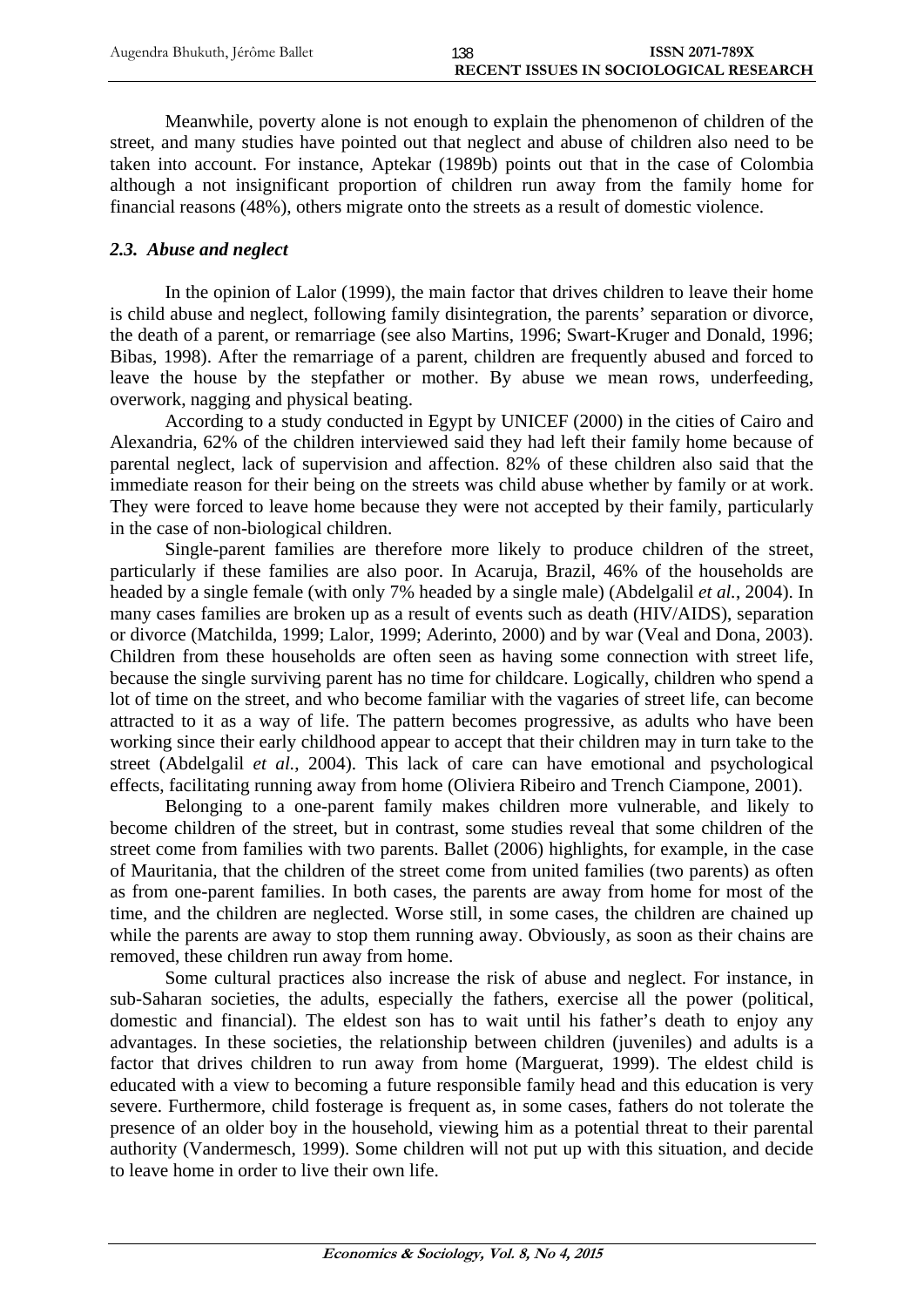Family violence and child neglect are therefore important factors, but three questions remain to be answered: firstly, that of the difference between girls and boys, secondly whether the violence is viewed as being fair or unfair, and finally the connection between family violence or neglect and poverty.

# *2.4. Abuse and neglect and beyond*

Firstly, according to Aptekar and Ciano-Federof (1999), if neglect and abuse are the main triggers in the creation of street children, we would expect to see more street girls than street boys, because girls are generally subjected to more sexual abuse than boys. But this is not the case. The number of street boys is consistently higher, and this is thought to be because girls are subjected to tighter control. In Bangladesh and in Bombay (India) the small number of street girls is thought to be because they face less physical violence in the home than boys (Conticini and Hulme, 2007; Kombarakaran, 2004). It is also less easy for them to run away from home (Le Roux and Smith, 1998b; Sherman *et al.*, 2005). Instead they are taught to tolerate poverty within the home, and to seek support from their relatives and other community members. It is less culturally acceptable for a girl to live on the street. Consequently they are more commonly used as domestic workers in order to free the time of adult women for wage earning. This contrasts markedly with boys, who are both expected and taught to earn money in the market and to be more independent (Aptekar and Ciano-Federof, 1999). A boy's duty is to work towards supporting the family, and this explains why they become independent at an early age.

Secondly, physical violence in the form of beatings is common in a number of cultures, with sub-Saharan Africa (Marguerat, 1999) and Bangladesh (Conticini and Hulme, 2007) being examples of where it is viewed as part of a child's education. Violence is present within the household, but also in schools and is readily evident within the community. It is expected that by such methods, children will learn to respect and obey their elders (Mbaye and Fall, 1996), and be made to take responsibility for their actions (Conticini and Hulme, 2007; Matchilda, 1999). Such "violence" is considered to be fair and just. When delivered in this way, violence as punishment is culturally accepted both by society and by the children themselves. Physical punishment is considered to have socialising properties, and even children themselves often assume that despite its use, their parents love them. It is cited as 'being for their own good', especially when they have done something wrong or something that is not allowed. Physical violence is also exerted to control children and how they spend their time. Thus parents can allocate the child's time in different ways without facing any opposition. In the same cultural setting, illegitimate or unfair violence is that which the child cannot justify. An example would be where a drunken father beats his child for no apparent reason. The repetition of a violent act can also make the distinction between fair and unfair violence unclear in the mind of the child, and punishment is no longer seen as having any educational or socializing value, and becomes simply violence. Lugalla and Mbwambo (1999) state that violence within the household cannot be considered to be a reliable category; as it relies entirely on children's point of view. However, according to Ballet *et al.* (2007) and Abdelgalil *et al.* (2004), the opinion of the parents is also insufficient on its own. Additionally Ballet (2006) states that the picture painted by parents and children to explain why the children have run away from home can be quite different. For example, even when some parents recognize that they have been violent towards their children, they blame this on the child's misbehavior.

Thirdly, according to Ballet *et al.* (2007) violence alone cannot often fully explain why children run away from home. Similarly, the poverty factor is insufficient, and both factors must be considered together with other contributing issues. In Mauritania for example,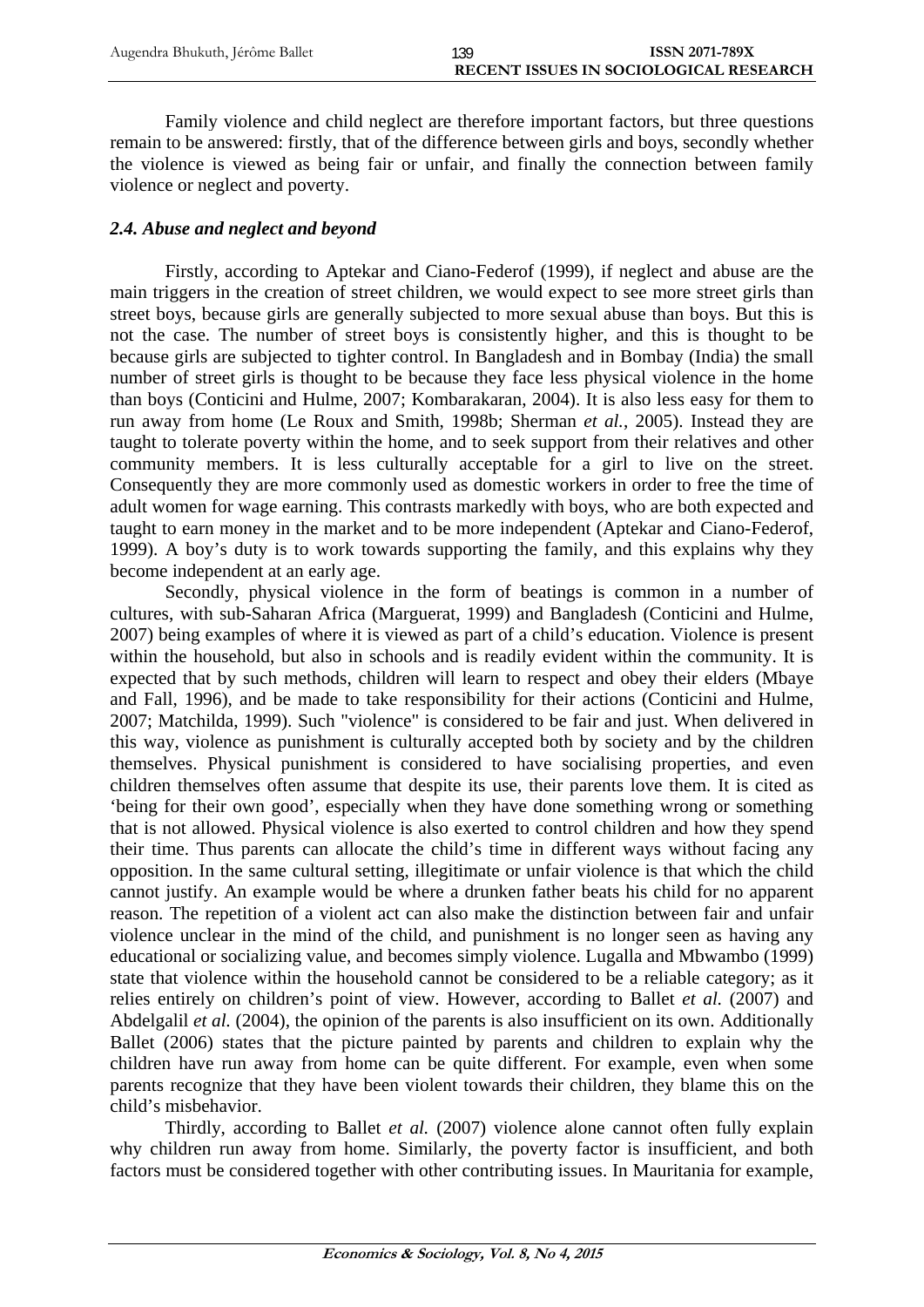even where both parents work, children still run away. Ballet *et al.* (2007) distinguish between four categories of children of the street. The first is based on the poverty hypothesis only. Children run away from home to work, and become children of the street as a result. The second corresponds to the abuse and neglect hypothesis. These families are not always among the poorest, but the children have been maltreated. These two categories in fact constitute only a small fraction of children of the street. The bulk of street children belong to the two other categories. The third category is constituted by families where parents may not allocate enough time to childcare, because they have to work outside the home. If children from these households suffer parental neglect, this is always because the low income of parents does not allow them to pay someone to look after the children. Finally, the fourth category is that of families who send their children to work in the street, and even exert violent pressure on their children to bring back enough money. Here too a cumulative mechanism between poverty (these parents generally do not work themselves) and abuse is observed.

As can be seen, the phenomenon of living on the street is caused by a multiplicity of interacting factors including poverty, which may or may not be combined with violence and lack of parental care. Children who do not find their place in the household run away.

## **3. Living conditions of children of the street: managing to survive and the street career**

The street is the place where children seek freedom as well as the security that they no longer have in their family home. Unfortunately the street, where they live and work, is prone to other forms of violence (Chalhub de Oliviera, 1997; Sherman *et al.*, 2005), and the activities of children of the street are far from being without dangers and effects on health. In most of the cases, children of the street are organized to protect themselves. But if gangs in the street have a positive side, they also have a negative side. In fact there are different categories of gangs: social gangs, defense gangs and violence gangs (ASOARTE *et al.*, 2002).

## *3.1. Activities of children of the street and their organization*

Once children are on the street they have to work in order to survive. The work done by children appears to be very similar worldwide, and the differences reflect the economic development of the country concerned (Brink, 2001). Within the environment of the street, children compete to find the best opportunities for work, which means that they are often located in places where there is dense economic activity such as market places, taxi stands, railway stations and in city centres. In such places they can offer their services to passengers, shops, restaurants, and hotel owners. They work as food vendors and perform tasks such as car washing, rag picking, shoes shining and restaurant work. For instance, in Bombay, street children scavenge for recyclable scraps, as well as working at wedding parties (Patel, 1990; Kombarakaran, 2004).

Those who cannot find work, beg and steal to earn a living, and they acquire considerable understanding and coping skills to help them survive (Foley, 1983; Aptekar, 1989a; Kombarakaran, 2004). Some children buy goods cheaply for resale at a higher price, and although they do not earn very much in relation to the effort spent, this enables them to get by. Some however, are exploited by adults and where this is the case, they are sometimes not paid for their work (Lalor *et al.*, 1999). In Bombay 70% of children of the street earn from Rs 600 to 2000 (1\$=Rs 48) a month, with older children earning more because their work is harder than that done by younger children. The money earned is spent on food consumption, drugs, clothes, and for sex (Kombarakaran, 2004; Rizzini and Butler, 2003). Some children of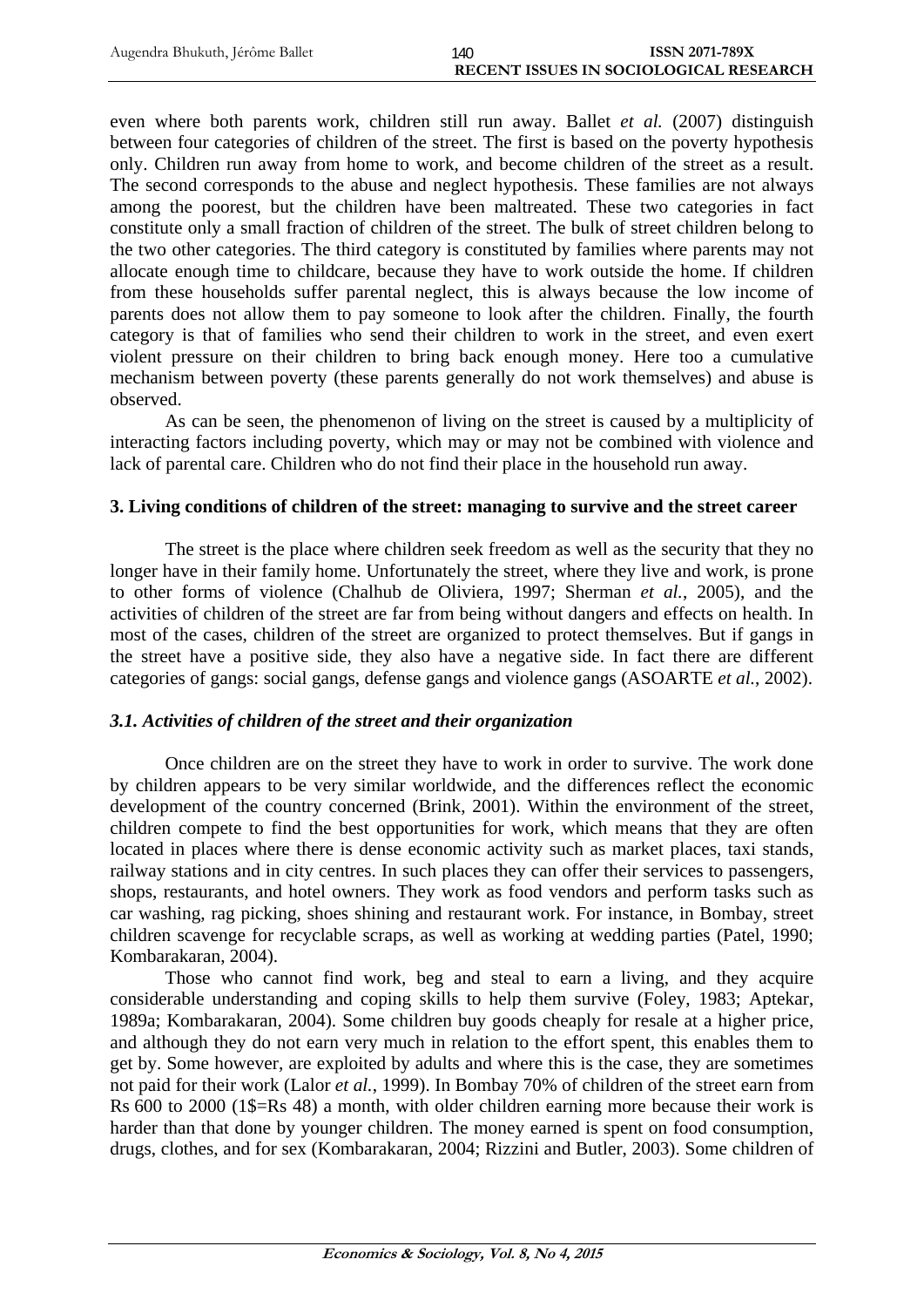the street actually end up adopting a sort of "culture of consumerism" (Lugalla and Mbwambo, 1999).

Not all street children earn enough money to buy their food, and are reduced to eating leftovers from restaurants, bars and hotels. In Bombay, some street children live near Muslim shrines in order to get free food (Kombarakaran, 2004). Other children steal to survive, and although this usually only amounts to petty theft, they can also be taken on as drug couriers or work in prostitution. They work more than 40 hours a week (Rizzini and Lusk, 1995) and "live a day to day life" (Kombarakaran, 2004).

Sometimes children live near the places where they work. For instance, in Tanzania children of the street live on pavements near their working places (Lugalla and Mbwambo, 1999). Such proximity affords opportunities and gives them an advantage over other working children. Competition for acquiring better working places however, is more often regulated by violence. In order to preserve their advantage in a specific area of the city the older children of the street, adults and policemen, all exert physical violence against the younger children to force them to work in less lucrative areas (Lalor, 1999; Kombarakaran, 2004). This makes it particularly difficult for young children to survive on the street.

Nevertheless, street life is not without its rules, and activities are usually organized and regulated by gangs. For instance, Morelle (2004) describes the organization of activities among children of the street in Yaoundé, Cameroon. Car washing is organized according to age group. The groups consisting of older children strategically occupy the most lucrative geographical locations, whereas the younger age groups occupy less and less profitable locations as their age decreases. Children move on from one group to the next as they get older. They develop a strategy of a "street career" (Lucchini, 1993). Thus the activity of the children can depend closely on their membership of a social network, and more particularly of a group or gang (Campos *et al.*, 1994).

## *3.2. The positive side of gangs*

The notion of protection is essential for children of the street. They have to cope with different kinds of danger on the street. The violence is even greater than at home. They have to fight with other street children, adults and policemen in order to earn their livings. To face the violence of the street they need the support of other children, and so they form groups. The gangs provide them with the protection that they have lost by leaving home or never received from their parents. The gang is a substitute for parental protection, and is considered to be a family when the ties between the children are strong. Oliviera Ribeiro and Trench Ciampone (2001) find evidence in Porte Alegre, Brazil, that children neglected by the parents or who are victims of abuse, form a new family with other children of the street. The street family is organized like a real family, with a mother and father, uncles, aunts, brothers and sisters. All the members of the family have a specific role to play, and respect the rules of the family. However, these rules are not as constraining as they can be in a normal family.

Gangs usually protect children in three ways. First, they protect the children from other children of the street. Children regularly become victims of violence from other children of the street. They are often beaten, severely injured by stabbing, slashed by razor blades and suffer fractured skulls or other broken bones (Lalor *et al.*, 1999). Beatings can also happen when older street children demand money from younger children. The longer a child spends on the street, the more he or she becomes absorbed into a street lifestyle (Le Roux, 1996), and gangs are regularly age based. For instance in the Democratic Republic of Congo, children of the street are known as *Moineaux*, *Shege*, *Phaseurs*, depending on their age group (Pirot, 2004). Children in gangs support each other when they are attacked, and younger children in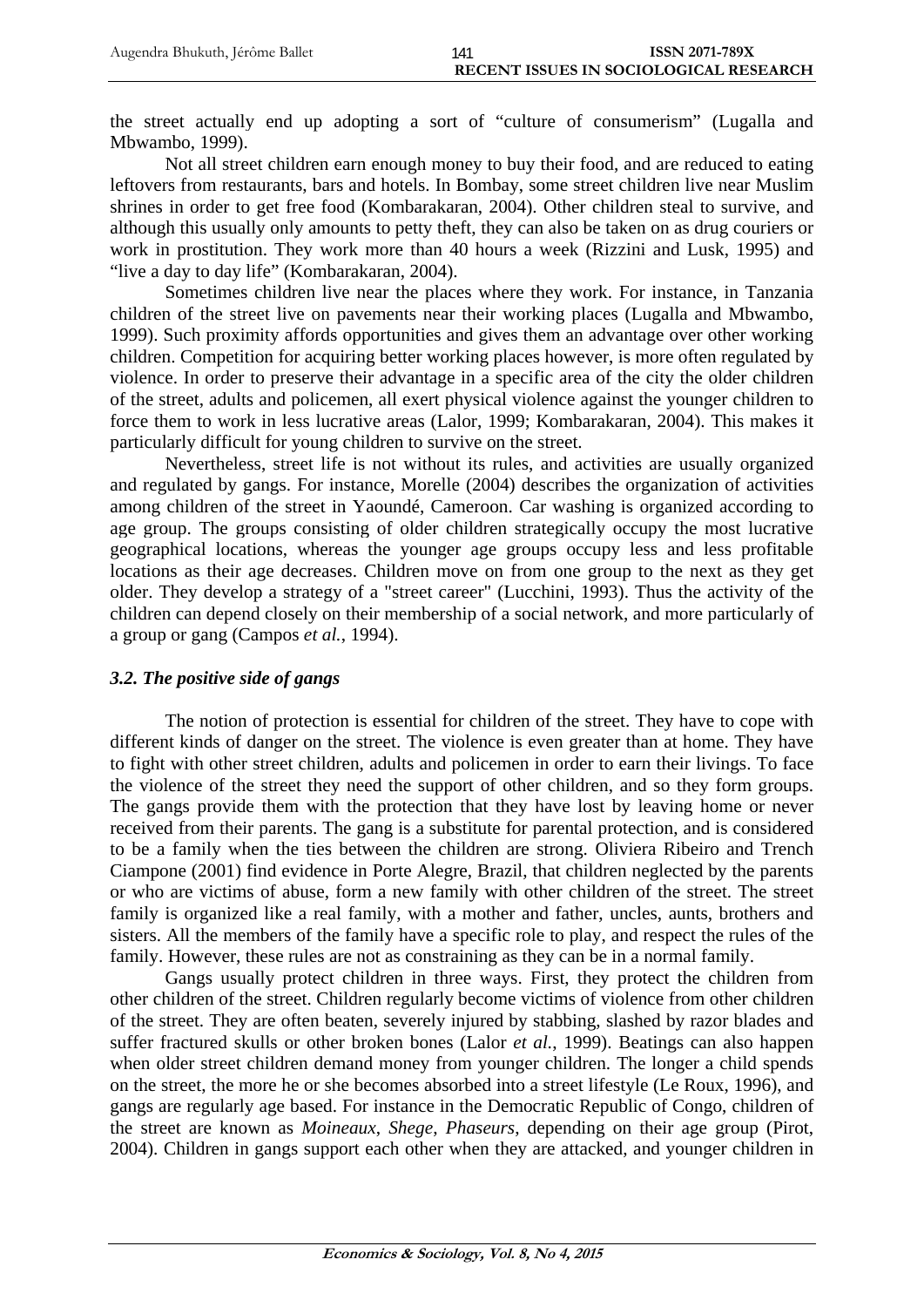particular, are less likely to have their earnings or goods stolen (Lalor *et al.*, 1999; Kombarakaran, 2004).

Secondly, gangs protect children against police aggression and harassment, and sometimes against the population. In all developing countries, children of the street are subjected to assaults from the police. The reason for this is that majority public opinion considers children of the street to be delinquents who are a threat to society. In Colombia and Bolivia they are viewed as 'predators' (Rizzini and Lusk, 1995). This means that these children must be eliminated (Scalon *et al.*, 1998), and in Brazil "death squads" are known to have killed children of the street who are blamed for rising crime rates and other delinquent behavior (Lalor, 1999). Children of the street are often arrested by the police, and put in jail where they may be beaten and/or otherwise abused, and where they are often humiliated by police officers. In Mauritania, children who are arrested are tied to the posts of the police station, and beaten with electric cable, a practice known as the "Jaguar" (Lefort, 1989). Brutality is supported by outmoded laws (Rizzini and Lusk, 1995). The police confiscate any money these children may possess, and forbid them to work on the street (Kombarakaran, 2004). Because of this, any person considered to be an ally of the police is thought of as 'the enemy' (Oliviera-Ribeiro and Trench-Ciampone, 2001).

Thirdly, gangs fulfil the affective needs of its members, and protect them in times of illness and pain. Gangs constitute a family, and like a family its role is to care for and love, and protect and emotionally support its members. The street is a stressful and depressing place (Le Roux and Smith, 1998c), and "family" members try to relieve each other's pain. When a child is ill, the "family" will take care of him, and provide him with medicine (Oliviera Ribeiro and Trench Ciampone, 2001), as well as sharing their money and food (Stephenson, 2001). The group prevents children from being completely marginalized and falling into depression, which usually leads to the use of drugs.

In addition to these three types of protection, in very rare cases gangs may also provide rules of behavior. For instance Stephenson (2001) describes gangs in Moscow that are regulated by codes of acceptable behavior. The group does not allow its members to earn money by begging, because "family" members are supposed to help each other by providing money. Stealing is also forbidden, as it gives the group a bad name. However, the social structure known as *Arbat* excludes young children who have insufficient "cultural capital", and those who have "undeveloped sociability". This system is mainly organized by children from the middle class.

# *3.3. The negative side of gangs*

If gangs can have a positive side, they also have a negative side. This negative side is mainly related to the use of drugs, and the violence and abuse that occur within gangs.

The use of drugs is not automatic for all children of the street. Younger children for example are less likely to use drugs, but the likelihood increases with exposure to street life, and many of them do become addicted (Sherman *et al.*, 2005). For instance in Brazil (Rizzini and Butler, 2003; Inciardi and Surratt, 1998), in India (Pagare *et al.*, 1983), in Honduras (Wittig *et al.*, 1997) and Pakistan (Sherman *et al.*, 2005), almost all street children sniff glue, and it has been shown that using milder drugs can lead on to the use of more potent ones. Fortunately this is limited by the relatively high cost of hard drugs. In the streets of Rio de Janeiro and also in Lahore, marijuana is popular among street children, as it produces relaxation, which gives the children some relief from the stress of their daily life (Rizzini and Butler, 2003; Sherman *et al.*, 2005). Some drugs can also suppress appetite, and this allows children occasional relief from hunger. Drug use is not entirely attributable to belonging to a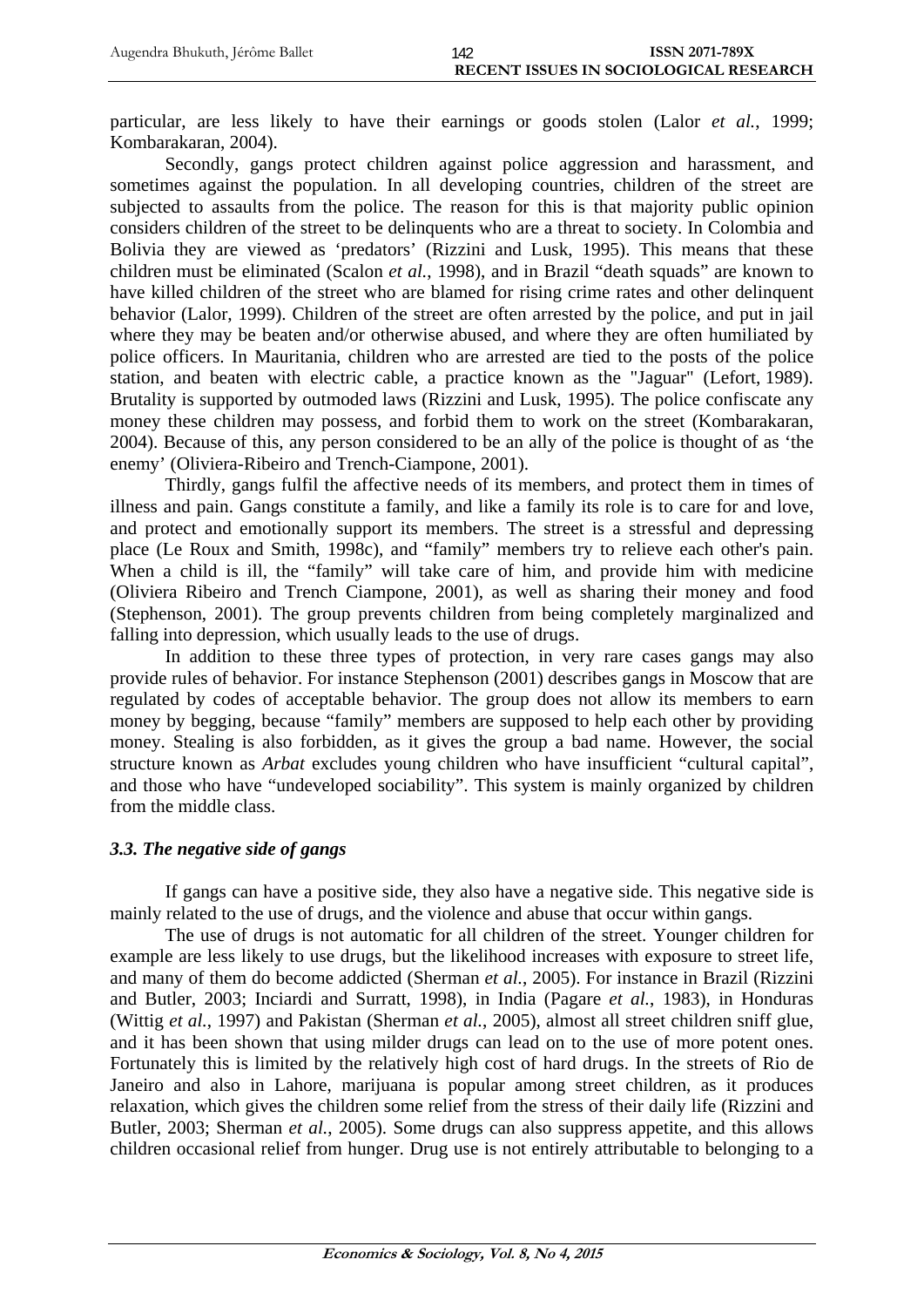gang, but the fact of being a member of a gang does increase the likelihood of taking drugs to fit in with the rest of the gang.

Belonging to a gang also involves accepting a hierarchy and submitting to the "elders". For instance, in Colombia, there are two groups of street children, one known as the *gamines* and the other as the *chupagruesos* (Aptekar, 1989b). The *gamines* group is composed of children who have been on the street for a long time, and enjoy the liberty the street can bring. The *chupagruesos* group is composed of more fragile children, who are not strong enough to support themselves or to face the difficulties of the street alone. Hence, they seek the support of other children who are more 'street-wise,' although to elicit this support the weaker children have to submit to an economic and hierarchical group structure. All the children are assigned some specific task to do such as, working, stealing or begging, and the group acts like a family with a head who coordinates the action of the members. But the price to be paid is a complete subordination, and often involves granting sexual favors in exchange for protection.

In the same vein, in Bombay younger boys exchange sexual favors for protection, food and movie tickets (Kombarakaran, 2004), and similar patterns are also seen in Ethiopia (Lalor *et al.*, 1999), in South Africa (Swart-Kruger and Richter, 1997), in India (Ramakrisna *et al.*, 2004) and in Lahore, Pakistan (Sherman *et al.*, 2005).

# **Conclusion**

Eradication of children of the street by violent methods cannot solve the problem, but it can exacerbate it by reinforcing the feelings of rejection and of alienation from society's rules experienced by such children. Institutional violence removes the trust children have in adults and adult society. Once this is lost, it is not surprising that these children show hostility, suspicion, low self-esteem and feelings of rage (Dubrow, 1992). Meanwhile, those who can avoid drug abuse are often able to develop considerable personal skills and selfesteem (Aptekar, 1994; Oliviera Ribeiro and Trench Ciampone, 2001; Horna Padron, 2007).

Violence against street children is not only a sign of State impotence, but of a larger failing within society to address broader inequalities. Any effective approach must therefore consider how best to deploy funding so that the initial effects can ultimately have more farreaching consequences.

Immediate difficulties, such as a lack of sanitation and poor nutrition, which cause poor physical and mental health as well as poor physical development (Saini and Shernavaz, 2001), can be readily addressed via the work of NGOs.

The role of NGOs has been mainly to provide education to children of the street in order to reduce their marginalization, and promote their integration into society (Brink, 2001). This has included specific re-integration and rehabilitation schemes aimed particularly at delinquents (Mufune, 2000; Scalon *et al.*, 1998). In Bombay, children of the street have some recourse to NGO facilities for bathing, free or low cost food, recreation and informal education (Kombarakaran, 2004). NGOs also provide shelters during the monsoon season, and some medical care. From such beginnings NGOs are well placed to extend their role in two ways, firstly by providing more safe environments either for living or working, and secondly by providing education. It is only when these have been established that more fulfilling and life-enhancing activities, such as the provision of opportunities for sport and other recreation, can be embraced (Brink, 2001; see also Volpi, 2002 for a presentation of promising practices).

In parallel, NGOs have to address the causes of children's being permanently on the street. Where this is a matter of poverty rather than one of violence, government support should be sought to provide some family-based economic assistance with the goal of enabling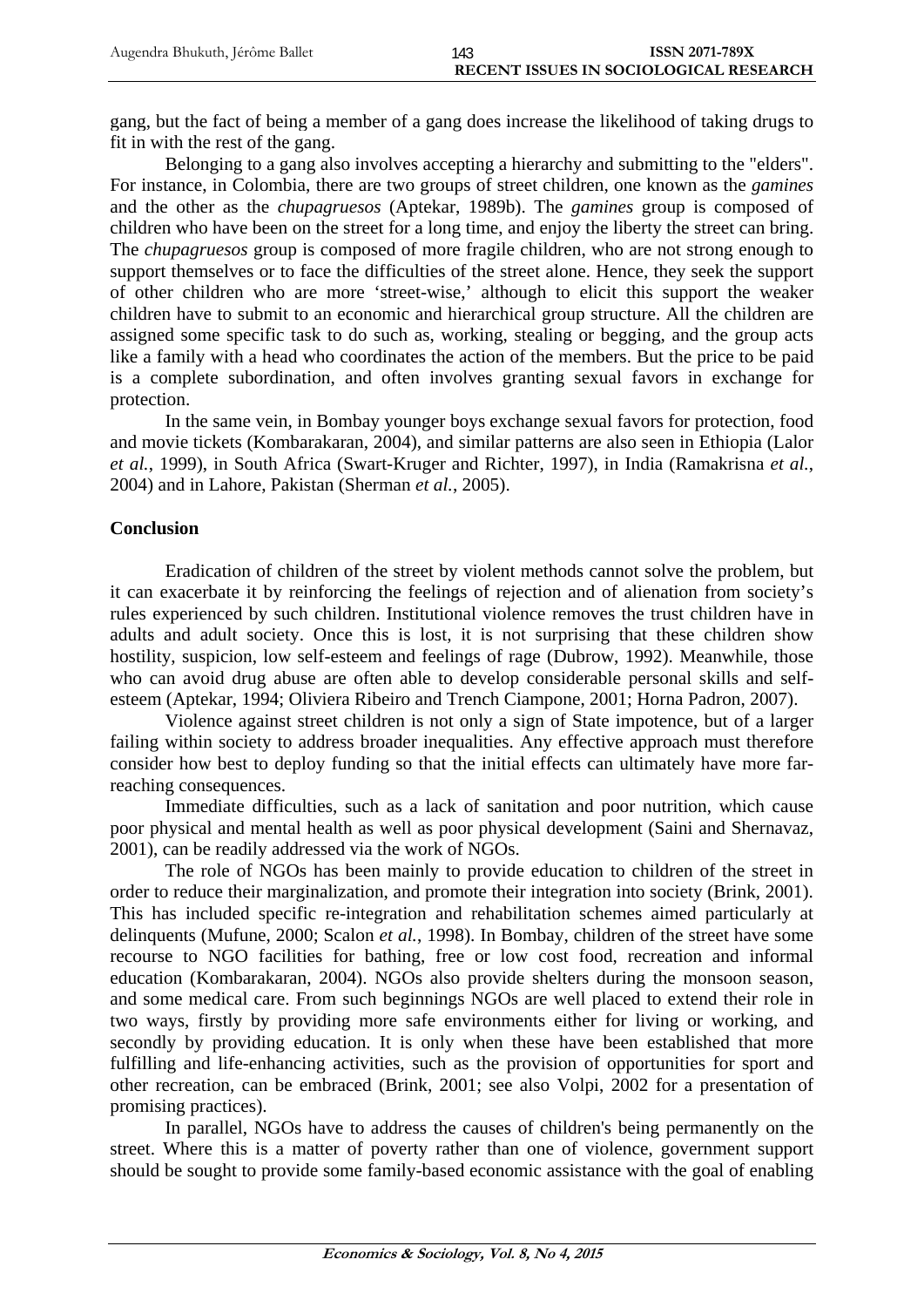children to stay at home. Where domestic violence is the cause, then alternative sheltered accommodation should be made available. It is reported that in Bombay, children who have been returned to a violent home under the control of NGOs have subsequently run away to live on the street again (Kombarakaran, 2004). Some schemes have been successful and are particularly encouraging, indicating that it is possible to rescue a fair number of these children of the street from their situation, and allow them to enjoy a better life. From this point of view, Biggeri and Anich (2009) note, on the basis of research done in Kampala, Uganda, that children of the street are quite capable of expressing an opinion about what needs to be done to improve their quality of life and to define the relevant priorities. Involving children of the street in devising programmes intended for them is also a good way of rehabilitating these children by changing the image they have of themselves, and that other people have of them (O'Kane, 2003).

## **References**

- Abdelgalil, S., Gurgel, R. G., Theobald, S. and Cuevas, L. E. (2004), Household and Family Characteristics of Street Children in Aracaju, Brazil, *Archives of Disabled Child* 89, pp. 817-820.
- Aderinto, A. A. (2000), Social Correlates and Coping Measures of Street Children: A Comparative Study of Street and Non-Street Children in South-Western Nigeria, *Child Abuse & Neglect* 24(9), pp. 1199-1213.
- Alexandrescu, G. (1996), Programme Note: Street Children in Bucharest, *Childhood, The Global Journal of Child Research* 3(2), pp. 267-270.
- Aptekar, L. (1988), Street Children of Colombia, *Journal of Early Childhood* 8(3), pp. 225-241.
- Aptekar, L. (1989a), Characteristics of Street Children of Colombia, *Child Abuse & Neglect* 13, pp. 427-437.
- Aptekar, L. (1989b), Colombian Street Children: Gamines and Chuoagruesos, *Adolescence* 24(96), pp. 783-794.
- Aptekar, L. (1994), Street Children in the Developing World: A Review of their Condition, *Cross-Cultural Research* 28(3), pp. 195-224.
- Aptekar, L. and Abebe, B. (1997), Conflict in the Neighbourhood: Street Children and the Public Space, *Childhood, The Global Journal of Child Research* 4(4), pp. 477-490.
- Aptekar, L. and Ciano-Federoff, L. M. (1999), Street Children in Nairobi: Gender Differences in Mental Health, *New Direction for Child and Adolescent Development* 85, pp. 35-46.
- Aptekar, L. and Stocklin, D. (1996), Growing up in a Particularly Difficult Circumtances: A Cross-Cultural Perspective, In: J. Berry, P. R. Dasen and T. S. Saraswathi (eds), *Handbook of Cross-Cultural Psychology (2nd ed), Volume 2*: *Basic Processes and Development Psychology* (pp 377-412), Boston: Ally and Bacon.
- ASOARTE, AMM, GEAC and MAFUM (2002), Exploring Youth and Community Relations in Cali, Colombia, *Environment and Urbanisation* 14(2), pp. 149-156.
- Ballet, J. (2006), Les enfants des rues en Mauritanie: Pauvreté monétaire ou pauvreté affective, In: Ballet J. and Hamzetta B. (eds), *Formes sociales de la pauvreté en Mauritanie* (pp.77-112), Paris: L'Harmattan.
- Ballet, J., Bhukuth, A. and Radja, K. (2006), Travail des enfants, enfants des rues et approche par les capabilités. Liens méthodologiques et implications pour les politiques, *Ethique et économique/Ethics and Economics* 4(1), http://ethique-economique.net.
- Ballet, J., Bhukuth, A. and Radja, K. (2007), *Rethinking the Role of Economic Factor in the Street Child Phenomenon: The Case of Children of the Streets in Mauritania*, mimeo UVSQ, C3ED, Unplished paper.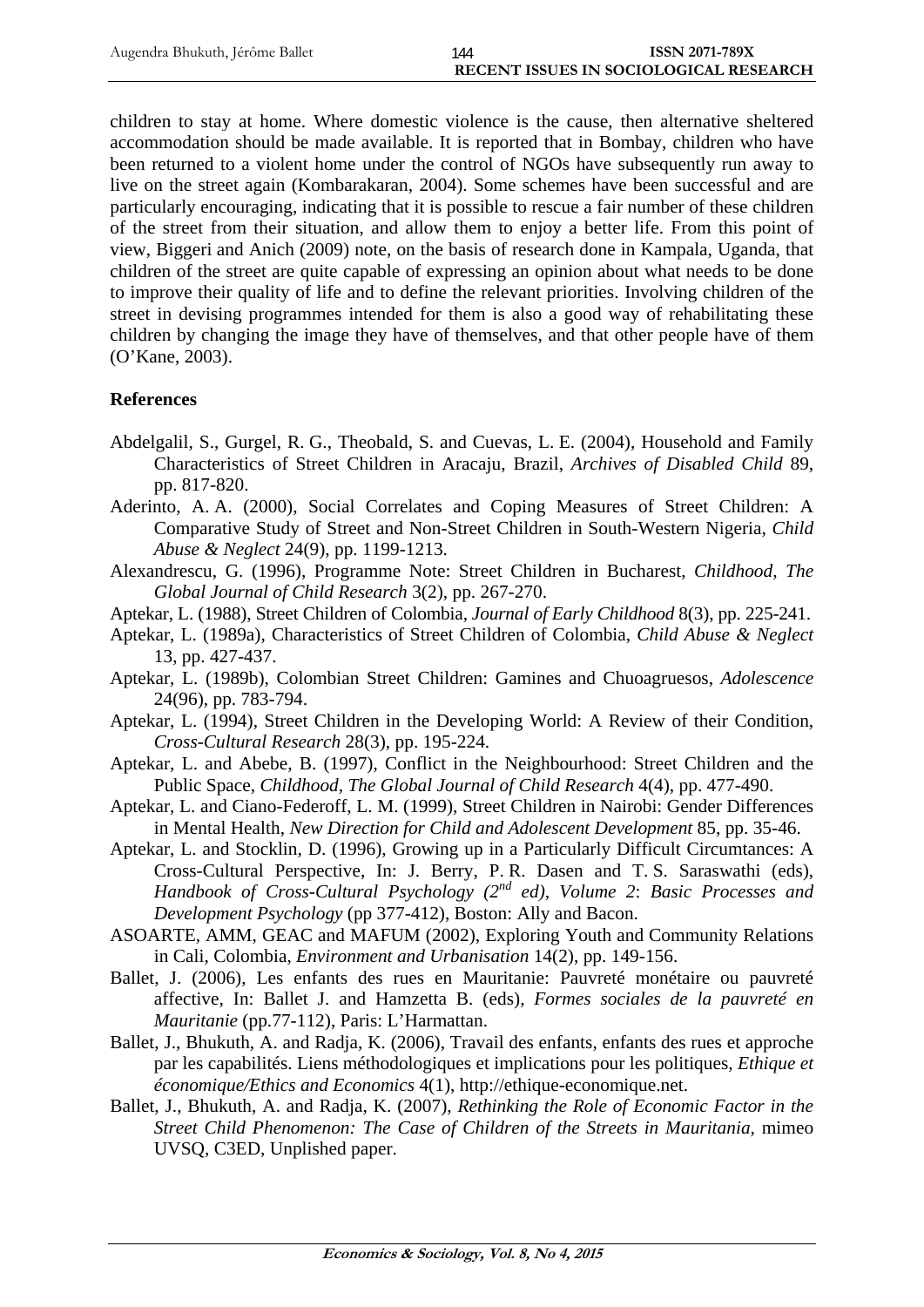- Barker, G. and Knaul, F. (1991), *Exploited Entrepreneurs: Street and Working Children in Developing Countries*, New York: Chilhope-USA.
- Bibas, I. (1998), Street Children in Egypt: from the Home to the Street to Inappropriate Corrective Institution, *Environment and Urbanization* 10(1), pp. 201-226.
- Biggeri, M. and Anich, R. (2009), The Deprivation of Street children in Kampala. Can the Capability Approach and Participatory Methods Unlock a New Perspective in Research and Decision Making?. *Mondes en Développement*. 37(2), pp. 73-93.
- Blanc, S. C. (1994), *Urban Children and Distress*, Luxembourg: Gordon and Breach Publishers.
- Brink, B. (2001), Working with Street Children: Reintegration Through Education, *Support for Learning* 16(2), pp. 79-86.
- Chalhub de Oliviera (1997), Homeless Children in Rio de Janeiro: Exploring the Meanings of Street Life, *Child & Youth Care Forum* 26(3), pp. 163-174.
- Campos, R., Raffaelli, M., Ude, U., Greco, M., Ruff, A., Rolf, J., Autunes, C. M., Halsey, N., and Greco, D. (1994), Social Networks and Daily Activities of Street Youth in Belo Horizonte, Brazil, *Child Development* 65, pp. 319-330.
- CIDA Canadian International Development Agency (2001), *Action Plan on Child Protection: Promoting the Rights of the Children who Need Special Protection Measures*, Canada, Montreal.
- Consortium For Street Children (1998), *Prevention of Street Migration: Resource Pack*, London, U.K.: Consortium For Street Children.
- Conticini, A. and Hulme, D. (2007), Escaping Violence, Seeking Freedom: Why Children in Bangladesh Migrate to the Street, *Development and Change* 38(2), pp. 201-227.
- Cosgrove, J. G. (1990), Towards a Working Definition of Street Children, *International Social Workers* 33, pp. 185-192.
- De Boeck, F. (1999), Domesticating Diamonds and Dollars: Identity, Expenditure and Sharing in South-Western Zaïre (1984-1997), In: B. Meyer and P. Geschiere (eds), *Globalization and Identity. Dialectics of Flow and Closure* (pp.177-209), Oxford: Blackwell.
- Densley, M. K and Joss, D. M. (2000), Street Children: Causes and Consequences, and Innovative Treatment Approaches, *Work* 15, pp. 217-225.
- Dubrow, N. (1992), The Mental Health of Street Children. In Reaching the Hard to Reach: Health Strategies for Serving Urban Young Women (pp. 17-18), New York: Childhope.
- Ebigbo, P. O. (2003), Street Children: The Core of Child Abuse and Neglect in Nigeria, *Children, Youth and Environments* 13(1), spring, http://cye.colorado.edu.
- Ennew, J. (1994), *Street and Working Children A Guide to Planning*, London: Save the Children.
- Ennew, J. (2000), Why the Convention is not about Street Children, In: D. Fotrell (ed.), *Revisiting Children's Rights: 10 years of the UN Convention on the Rights of the Child* (pp. 169-182), The Hague/Boston: Kluwer Law Int.
- Ennew, J. (2003), Difficult Circumstances: Some Reflections on "Street Children" in Africa, *Children, Youth and Environment* 13(1), spring, http://cye.colorado.edu.
- Felsman, J. K. (1984), Abandoned Children: A Reconsideration, *Children Today* 13, pp. 13-18.
- Felsman, J. K. (1989), Risk and Resiliency in Childhood: The Lives of Street Children, In: T. F. Dugan and R. Coles (eds), *The Child in Our Times: Studies in the Development of Resiliency* (pp.56-80), New York: Brunner/Mazel.
- Foley, M. (1983), Coping Strategies of Street Children, *Journal of Offender Therapy and Comparative Criminology* 27(1), pp. 5-20.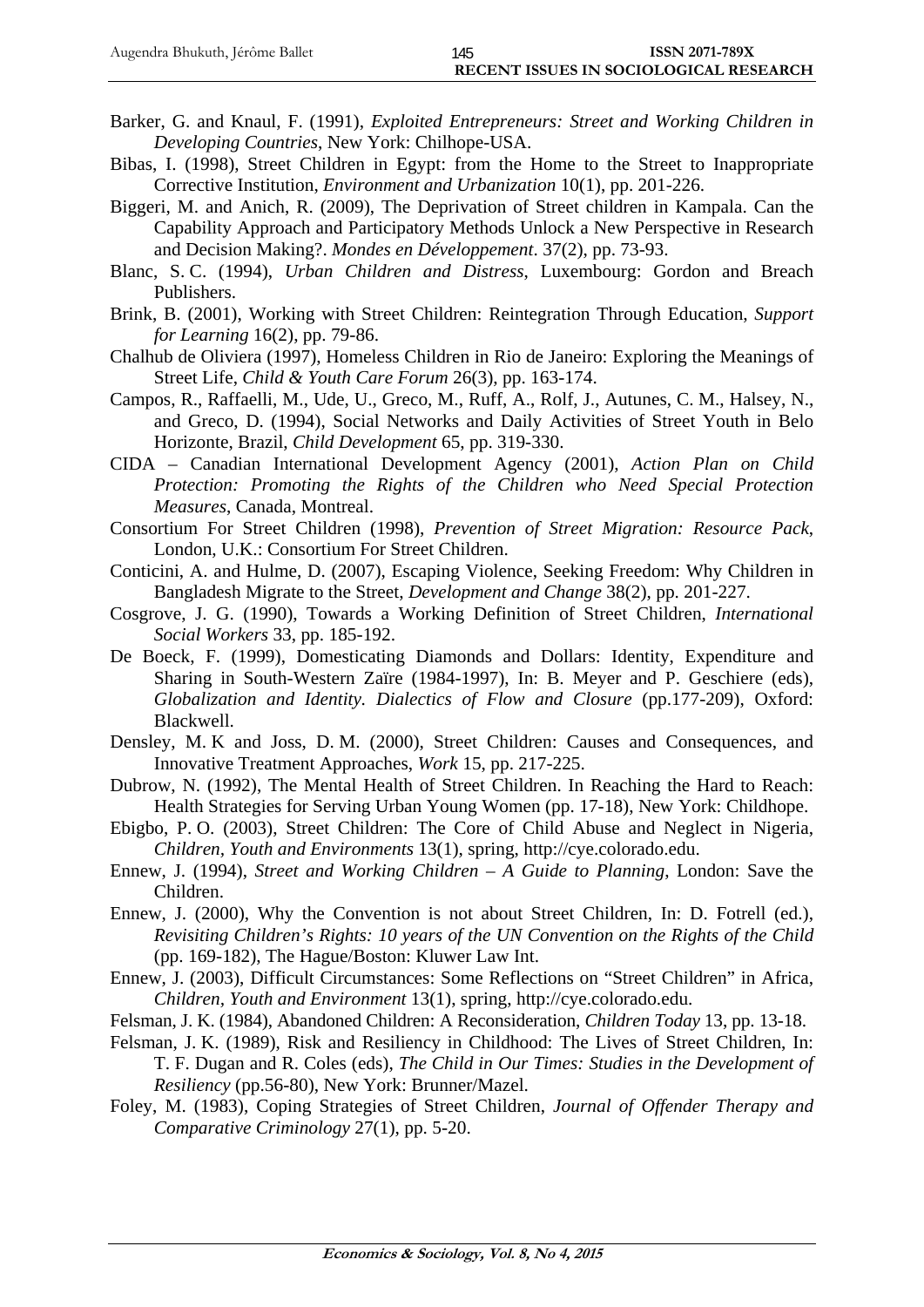- Glauser, B. (1990), Street Children: Deconstruction a Construct, In: A. James and A. Prout (ed.), *Constructing and Reconstructing Childhood: Contemporary Issues in the Sociological Study of Childhood* (pp. 138-156), London: Falmer.
- Gordon, D. S. N., Pantazis, C., Pemberton, S., and Townsend, P. (2003), *Child Poverty in the Developing World*, Bristol: The Policy Press.
- Gurgel, R. Q., Da Fonseca, J. D. C., Neyra-Castaneda, D., Gill, G. V., and Cuevas, L. E. (2004), Capture-Recapture to Estimate the Number of Street Children in a City in Brazil, *Archives of Disabled Child* 89, pp. 222-224.
- Hall, T. and Montgomerry, H. (2000), Home and Away: 'Childhood', 'Youth' and Young People, *Anthropology Today* 16(3), pp. 13-15.
- Horna Padron, M. (2007), Development of Emotional Capabilities as a Strategy for Human Development among Marginalized Children, Paper presented at the Workshop on *Children's Capabilities*, HDCA Thematic Group on Children's Capabilities, Florence, Italy, 18-19 April.
- Hecht, T. (1998), *At Home in the Street: Street Children of Northeast Brazil*, New York: Cambridge University Press.
- Inciardi, J. A. and Surratt, H. C. (1998), Children in the Streets of Brazils: Drugs Use, Crime, Violence, and HIV Risks, *Substance Use & Misuse* 33(7), pp. 1461-1480.
- ILO (1996), Child Labour Surveys: Results of Methodological Experiments in Four Countries 1992-1993, Geneva: ILO.
- Kombarakaran, F. A. (2004), Street Children in Bombay: Their Stresses and Strategies of Coping, *Children and Youth Services Review* 26, pp. 853-871.
- Lalor, K. J. (1999), Street Children: A Comparative Perspective, *Child Abuse & Neglect* 23(8), pp. 759-770.
- Lalor, K., Taylor, M., Veale, A., Hussein Ali, A., and Elamin Bushra, M. (1999), Victimisation Amongst Street Children in Sudan and Ethopia: A Preliminary Analysis, *Proceedings of UNICRI Conference*, Rome, UNICEF.
- Le Roux, J. (1996), Street Children in South Africa: Findings from Interviews on the Background of Street Children in Pretoria, South Africa, *Adolescence* 31(122), pp. 423-431.
- Le Roux, J and Smith, C. S. (1998a), Public Perceptions of, and Reactions to, Street Children, *Adolescence* 33(132), Winter.
- Le Roux, J and Smith, C. S. (1998b), Is the Street Child Phenomenon Synonymous with Deviant Behaviour, *Adolescence* 33(132), pp. 15-25.
- Le Roux, J and Smith, C. S. (1998c), Causes and Charateristics of the Street Child Phenomenon: A Global Perspective, *Adolescence* 33(132), Winter.
- Lucchini, R. (1993), *Enfants de la rue: identité, sociabilité, drogue*, Paris, Genève: Droz.
- Lucchini, R. (1996), The street and its Image, *Childhood* 3(2), pp. 235-246.
- Lugalla, J. L. P and Mbwambo, J. K (1999), Street Children and Street Life in Urban Tanzania: The Culture of Surviving and Its Implications for Children's Health, *International Journal of Urban and Regional Research* 33(2), pp. 329-344.
- Lusk, M. W. (1992), Street Children of Rio de Janeiro, *International Social Workers* 35, pp. 293-305.
- Marguerat, Y. (1986), Une Pathologie Sociale, Symptômes et Traitement: Les gamins de la Rue à Lomé. Communication aux Journées de Réflexion sur la Pédiatrie, Lomé, 4- 6 Février.
- Marguerat, Y. (1999), Les actions en faveur des enfants de la rue au Cameroun. Relation d'une visite, *Cahier de Marjuvia* 9, pp. 128-136.
- Martins, R. A. (1996), Censo de crianças e adolescentes en situação de rua en São José de Rio Preto, *Psicologia Reflexão et Critica* 9(1), pp. 101-122.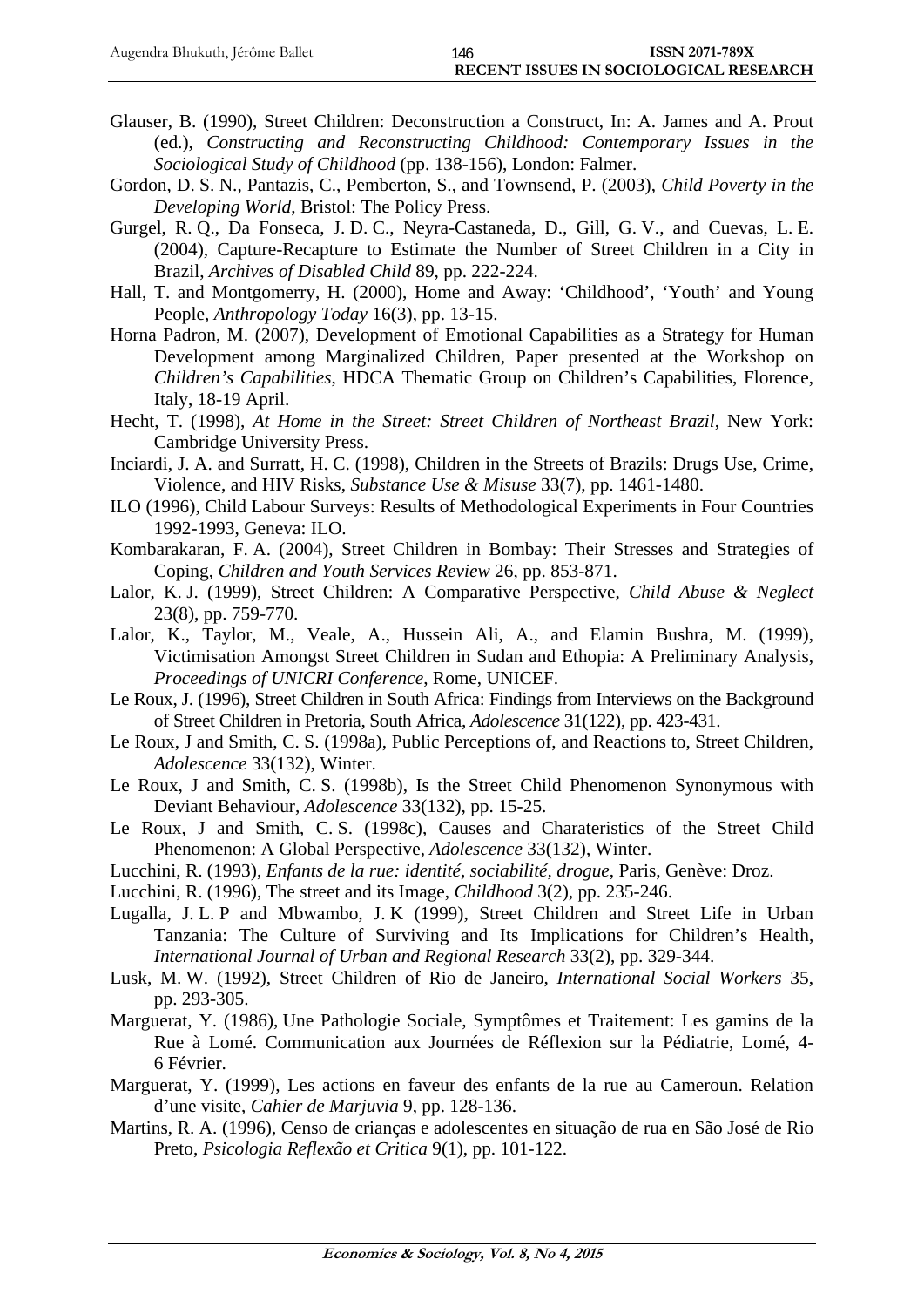- Mbaye, M. S. and Fall, A. S. (1996), Un Tissu Social qui se Délite, Un Système qui se Fragilise: Stratégie de Scolarisation et Travail des Enfants au Sénégal, In: B. Schlemmer (ed.), *L'enfant Exploité: Oppression, Mise au Travail, Prolétarisation*, Paris: Karthala Orstom.
- Morelle, M. (2004), La rue des enfants, les enfants des rues. L'exemple de Yaoundé (Cameroun) et d'Antananarivo (Madagascar), Unpublished PhD dissertation, University of Paris I Panthéon Sorbonne.
- Morelle, M. (2006), Une approche géographique du travail des enfants des rues. Quelles activités pour quels espaces? Yaoudé (Cameroun) et Antananarivo (Madagascar), *Ethique et économique/Ethics and Economics* 4(1), http://ethique-economique.net
- Mufune, P. (2000), Street Youth in Southern Africa, *International Social Science Journal* 164, pp. 233-243.
- Oliviera-Ribeiro, M. and Trench-Ciampone, M. H. (2001), Homeless Children: The Lives of a Group of Brazilian Street Children, *Journal of Advanced Nursing* 35(1), pp. 42-49.
- O'Kane, C. (2003), Street and Working Children's Participation in programming their Right, *Children, Youth and Environment* 13(1), spring, http://cye.colorado.edu.
- Olley, B. O. (2006), Social and Health Behaviors in Youth of the Streets of Ibadan, Nigeria, *Child Abuse & Neglect* 30, pp. 271-282.
- Orme, J. and Seipel, M. M. O. (2007), Survival Strategies of Street Children in Ghana, *International Social Work* 50(4), pp. 489-499.
- Pagare, D., Meena, G. S., Singh, M. M. and Seha, R. (2004), Risk Factors of Substance Use among Street Children from Dehli, *Indian Pediatrics* 41, pp. 221-225.
- Panter-Brick, C. (2000), Nobody's Children? A Reconsideration of Child Abandonment, In: C. Panter-Brick and M. T. Smith (ed.), *Abandoned Children* (pp. 1-26), Cambridge, U.K.: Cambridge University Press.
- Panter-Brick, C. (2003), Street Children, Human Rights, and Public Health: A Critique and Future Directions, *Children, Youth and Environments* 13(1), pp. 147-171.
- Patel, S. (1990), Street Children, Hotel Boys and Children of Pavement Dwellers and Construction Workers in Bombay – How They Meet their Daily Needs, *Environment and Urbanization* 2(2), pp. 9-26.
- Peacock, R. (1994), Street Children, *Africa Insight* 24(2), pp. 138-143.
- Pirot, B. (2004), *Enfants des rues d'Afrique centrale. Douala et Kinshasa. De l'analyse à l'action*, Paris, Karthala.
- Raffaelli, M. (1999), Homeless and Working Street Youth in Latin America: A Development Review, *Interamerican Journal of Psychology* 33(2), pp. 7-28.
- Raffaelli, M., Campos, R., Payne Merritt, A., Siqueira, E., Autunes, C. M., Parker, R., Greco, M., Greco, D., Helsey, N., and the street youth study group (1993), Sexual Practices and Attitudes of Street Youth in Belo Horizonte, Brazil, *Social Science and Medecine* 37, pp. 661-670.
- Rizzini, I. and Lusk, M. W. (1995), Children in the Streets: Latin America's Lost Generation, *Children and Youth Services Review* 17(3), pp. 391-400.
- Rizzini, I and Butler, U. M. (2003), Life Trajectories of Children and Adolescents Living on the Streets of Rio de Janeiro, *Children, Youth and Environment* 13(1), spring, http://cye.colorado.edu.
- Saini, A and Vakil, S. (2002), Migration in India: Education and Outreach for Street Children, *Childhood Education* Winter 2001/2002.
- Scalon, T. J., Tomkins, A., Lynch, M. A. and Scalon, F. (1998), Street Children in Latin America, *British Medical Journal* 316, pp. 1596-1600.